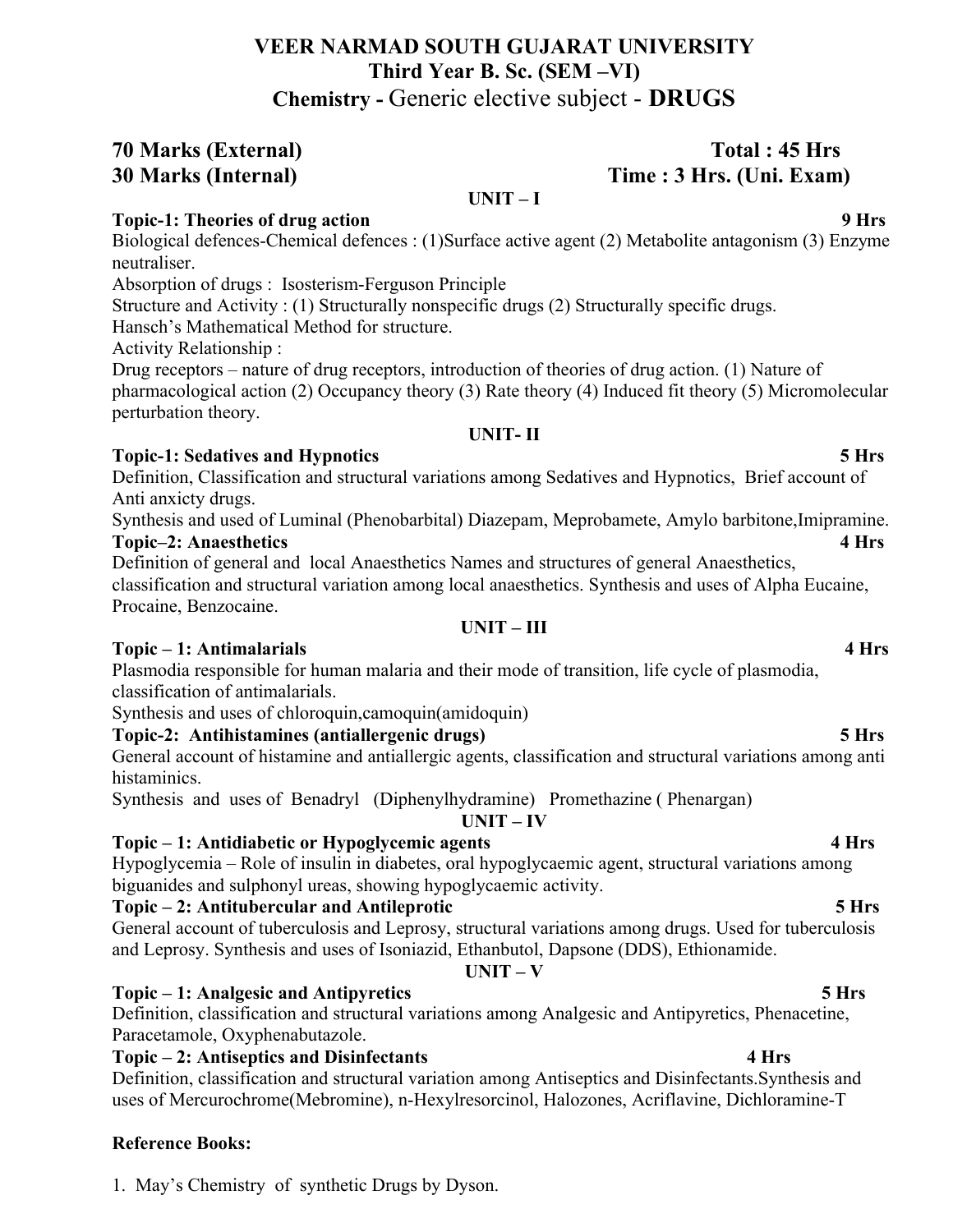- 2. Chemistry of drugs , Ener and Caldwell
- 3. Synthetic drugs by Tyagi and Yadav.
- 4. Synthetic Drugs by G. R. Chatwal, Himalaya Publishers.
- 5. The Organic Chemistry of Drug Synthesis by Daniel Lednicer & L.A.Mitscher
- 6. Drugs by V.K.Ahluwalia Pub. Ane Books Pvt. Ltd.
- 7. Medicinal Chemistry by Balkishan Razdan, Pub. CBS Publishers.
- 8. Pharmaceutical Organic Chemistry by S.K.Dewan, Pub. Narosa

9. Medicinal Chemistry - a Molecular and Biochemical Approach, by Thomas Nogrady & Donald F Weaver

10.Pharmaceutical Organic Chemistry by Shyam Singh Pub. Himalaya Publishers

11. Medicinal Chemistry by G Patrick. Pub. Viva Books.

12.Burger's Medicinal Chemistry & Drug Discovery. Ed. by D.J. Abraham.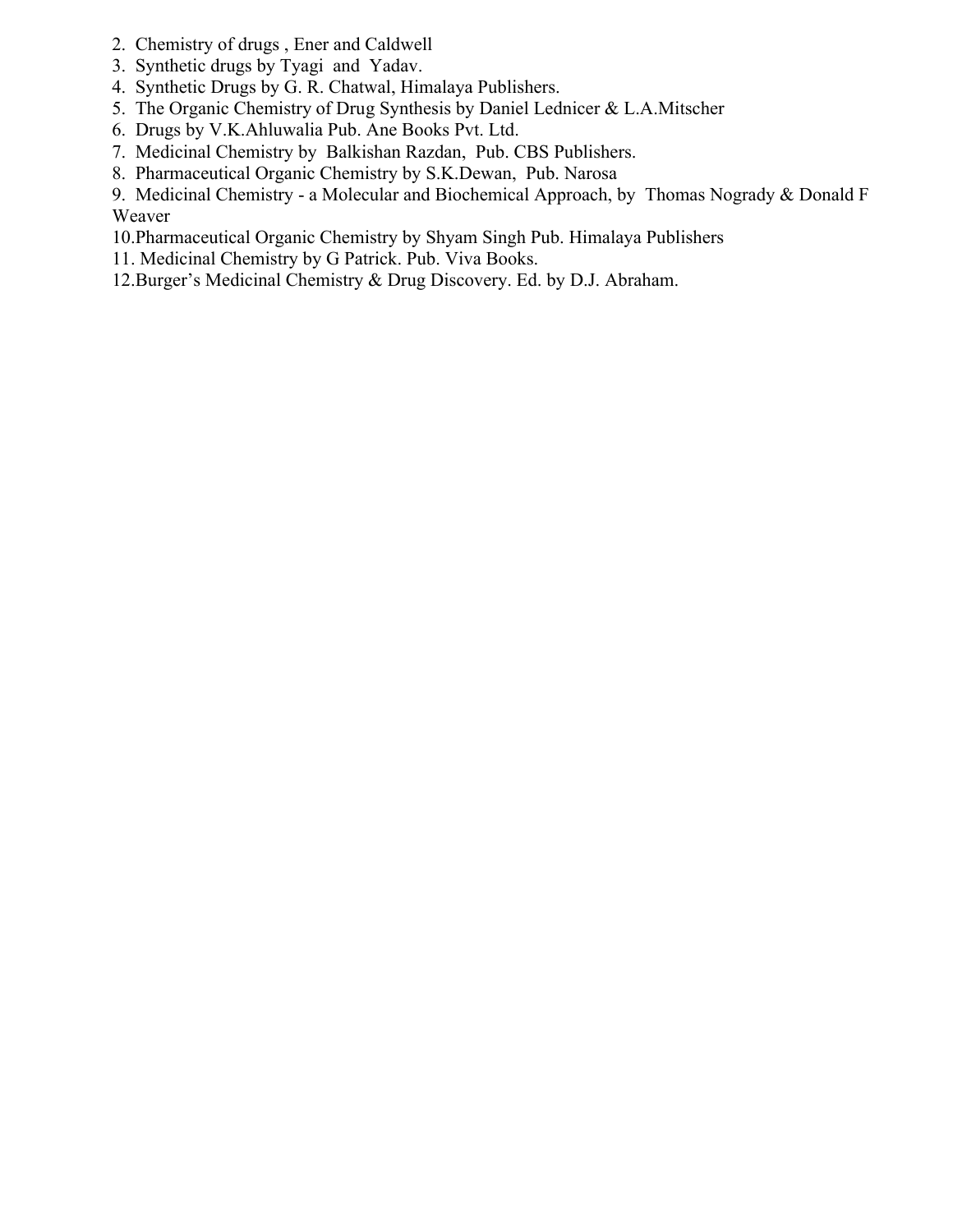# **VEER NARMAD SOUTH GUJARAT UNIVERSITY Third Year B. Sc. (SEM –VI) Chemistry -** Generic elective subject - **DYES**

# **70 Marks (External) Total : 45 Hrs**

### **UNIT – I**

## **Topic –1: Fluorescent brightening agents: 12 Hrs**

General account, classification of FBA base on chemical constitution with examples, Stilbene and Coumarin derivatives of FBA, synthesis of Tinopal BV, Blankophor -B, Blankophor-G , 3-phenyl-7 methoxy coumarin, 4 methyl –3 phenyl-7-aminocoumarin. Brilliant Yellow, 3-phenyl 7-acetyl aminocoumarin, 4-acetyl amino N-butyl Naphthalimide.

### **Topic –2: Sulphur dyes: 3 Hrs**

General account of sulphur dyes.(a) Sulphur Black (b) Sulphur brown (c) Sulphur red (d) Sulphur blue (e) Vat blue -43

### **UNIT – II**

### **Topic –1: Reactive dyes: 7 Hrs**

Definition,general account of reactive dyes based on monochlorotriazinyl, dichlorotriazinyl and vinyl sulphone system. Application of reactive dyes. Synthesis of Procion Brilliant red H-3B , Procion Brilliant Yellow M-6G, Remazole Black B, Procion Brilliant – Blue M-R, Reactive Red-B.

### **Topic –2: Mordent dyes: 8 Hrs**

(i) Definition, classification of mordant dyes with examples, application of mordant dyes synthesis of alizarin and Mordant yellow 2 G

(ii) Heterocyclic Dyes: Introduction Azine dyes, Thiazine dyes, and Cyamine dyes. Synthesis of Safranine – T, methylene blue, Astrazone pink-FG.

## **UNIT – III**

# **Topic –1: Azoic dyes: 7 Hrs**

Definition, general account of azoic dyes, fast bases, fast salts, rapid fast colours, rapidogens and rapidazoles, synthesis of naphthol AS , Fast blue B base (Dianisidine), Fast Orange GGD, Napthol AS-RL, Fast Orange LG- Base.

### **Topic –2: Non-textile application of dyes: 8 Hrs**

Food colours, Cosmetic dyes , Dyes for paper and printing inks , Dyes for paints, Dyes for leather and polishes, High tech dyes, synthesis of Amaranth , Lithol Rubine, Lithod Red, Crystal violet, Bismark brown G, Eosin, Acriflavine, Tartrazine, Neutral Red, Mercurochrome. General account of medicinal dyes.

# **Reference books:**

(1) Synthetic organic chemistry by O.P. Agrawal

(2) The chemistry of synthetic dyes and pigments by H. A. Lubes

(3) chemistry of synthetic dyes VOL I to VII by K. Venkatraman

(4) An introduction to synthetic dyes by D. W. Ranghekar  $\&$  P. P. Singh

(5) A had book of synthetic dyes and their application by C. T. Bhastana & V. H.

# Raichura & others

(6) chemistry of dyes & Principles of dyeing Vol II by V. A. Shehai

(7) chemistry of synthetic dyes by I. G. Vashi

- (8) Chemistry of dyes and pigments by K. M. Shah
- (9) Synthetic dyes by G. R. Chatwal
- (10) Synthetic dyes and pigments by E. N. Abrahart.
- (11) High tech Dyes by Smith.

# **30 Marks (Internal) Time : 3 Hrs. (Uni. Exam)**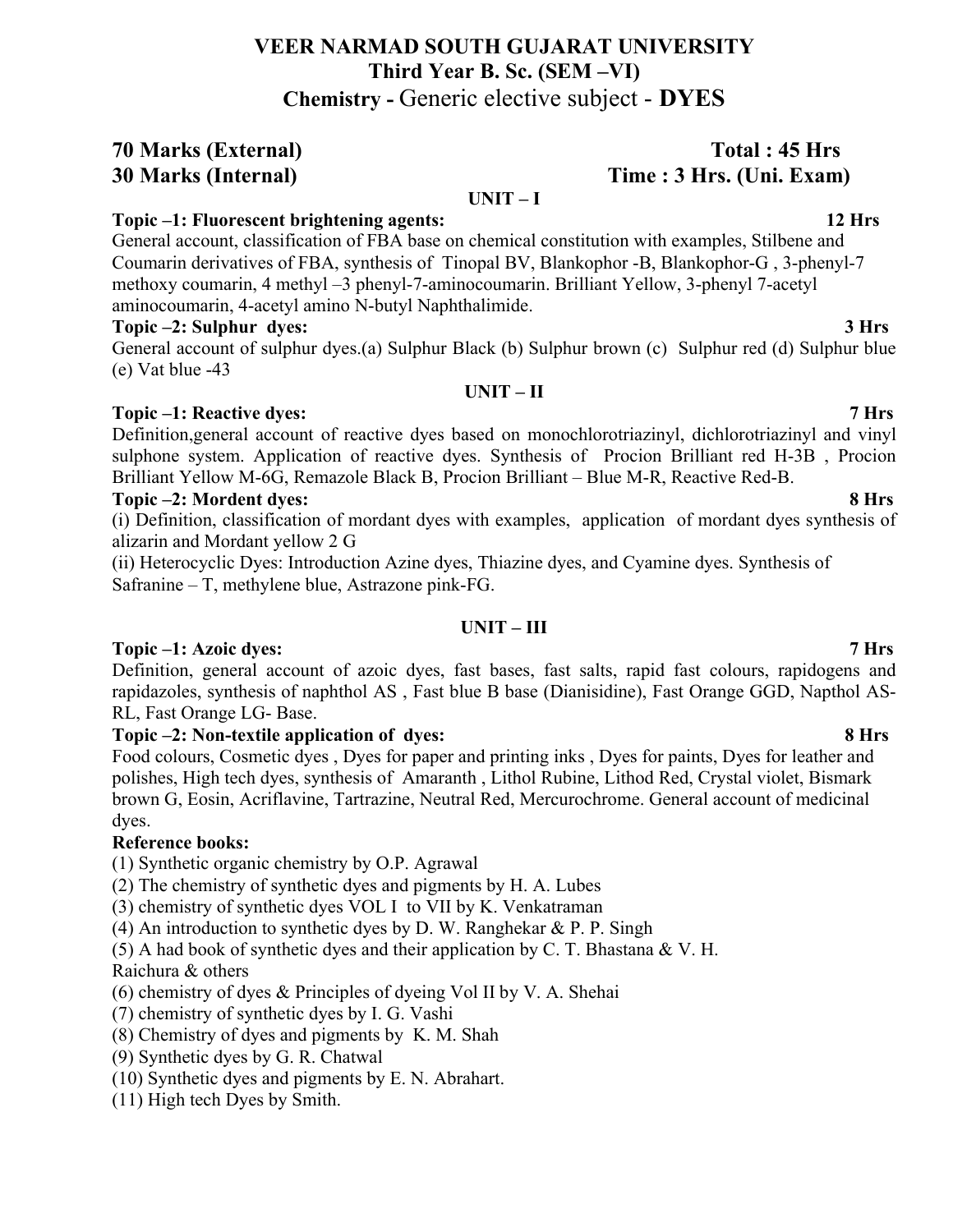# **VEER NARMAD SOUTH GUJARAT UNIVERSITY Third Year B. Sc. (SEM –VI) Chemistry -** Generic elective subject - **PETROCHEMICALS**

# **70 Marks (External) Total : 45 Hrs 30 Marks (Internal) Time : 3 Hrs. (Uni. Exam)**

# **UNIT – I**

# **Topic-1: 9 Hrs**

Petrochemicals obtained from **C3**-cut of petroleum. Manufacture and industrial applications of chemicals obtained from Propylene: Iso propyl alcohol, Acetone (Wacker-Chemie process), Propylene oxide (Halcon process), Acrylonitrile, Glycerol and Isoprene, Propylene tetramer, Acrylic acid, n-Butyraldehyde (Oxo process), Methyl isobutyl ketone, Acrolein, Acrylamide, Methyl methacrylate. **Topic-2: 6 Hrs** 

General account of petrochemicals used as monomers in the manufacture of polyester fibers, manufacture of DMT, Terphthalic acid, Phthalic anhydride, Maleic anhydride, 1:4 Butanediol and other monomers like Penta erithritol and Di-isocyanates.

**UNIT – II**

# **Topic-1: 6 Hrs**

The method for the large scale production with flow diagram and uses of: (i)Acetoacetanilide (ii) Anthraquinone (iii) β-naphthol from naphthalene (iv) Bon acid (v) Aspirin (vi) Chloramphenicol (vii) Paracetamol (viii) p-Amino phenol (ix) Saccharin (x) 2,4-D acid .

# **Topic-2: Miscellaneous petrochemicals: 9 Hrs**

Definition of synthetic detergents, hard and soft detergents. Synthesis of DDBS. List of basic petrochemical raw materials for organic dyes. List of dyes derived from these raw materials with uses. Synthesis of Fluoresein, Malachite Green, Chrysoidine and Indigo. Definition of Explosive, list of basic raw materials for explosives and list of explosives derives from these raw materials. Synthesis of Tetryl, PETN and Dynamite. Definition insecticides, classification of insecticides on basis of mode of action. Synthesis of Methoxychlor, Captan, Parathion, Malathion and Perthane.

# **UNIT – III**

# **Topic-1: 6 Hrs**

Chemicals obtained from **C4** & **C5** cut of petroleum. Manufacture and industrial applications of Butadiene , Butylalcohols, Methyl terbutyl ether (MTBE), Cyclopentadiene, Sulpholane.

# **Topic-2: BTX aromatic:** 9 Hrs **9 Hrs 9 Around 2: 9 Hrs 9 Hrs 9 Around 2: 9 Hrs 9 Hrs**

Recovery process of BTX, manufacture and industrial applications of benzene, toluene, xylene, naphthalene, phenol, styrene, aniline, maleic anhydride, cyclohexanol.

# **Reference Books: (New edition)**

(1) Introduction to petrochemicals by Sukumar Maiti oxford and IBH pubs co. New Delhi.

(2) A text on petrochemicals by Dr. B. K. Bhaskar Rao, Khanna pubs. New Delhi.

(3) Chemicals from petroleum by A. L. Wadams (ELBS and John Murray London)

(4) Petrochemicals by S. L. Venkatewarn ( Colour pubs. Pvt. Ltd. Bombay)

(5) Petrochemicals digest by MGK Manon (Asia Publishing house Bombay)

(6) Hand book of industrial chemicals Vol-I by K. M. Shah (Multi tech publishing co. 15 yogesh, hingwala lane, ghatkoper (E) Bombay-400077)

(7) Industrial chemistry including chemical engineering by B. K. Sharma, Goel pubs house, Meerut.

(8) Hand Book of Synthetic Dyes and Pigments (Vol. II) By K. M. Shah, Multi-tech Publishing Co.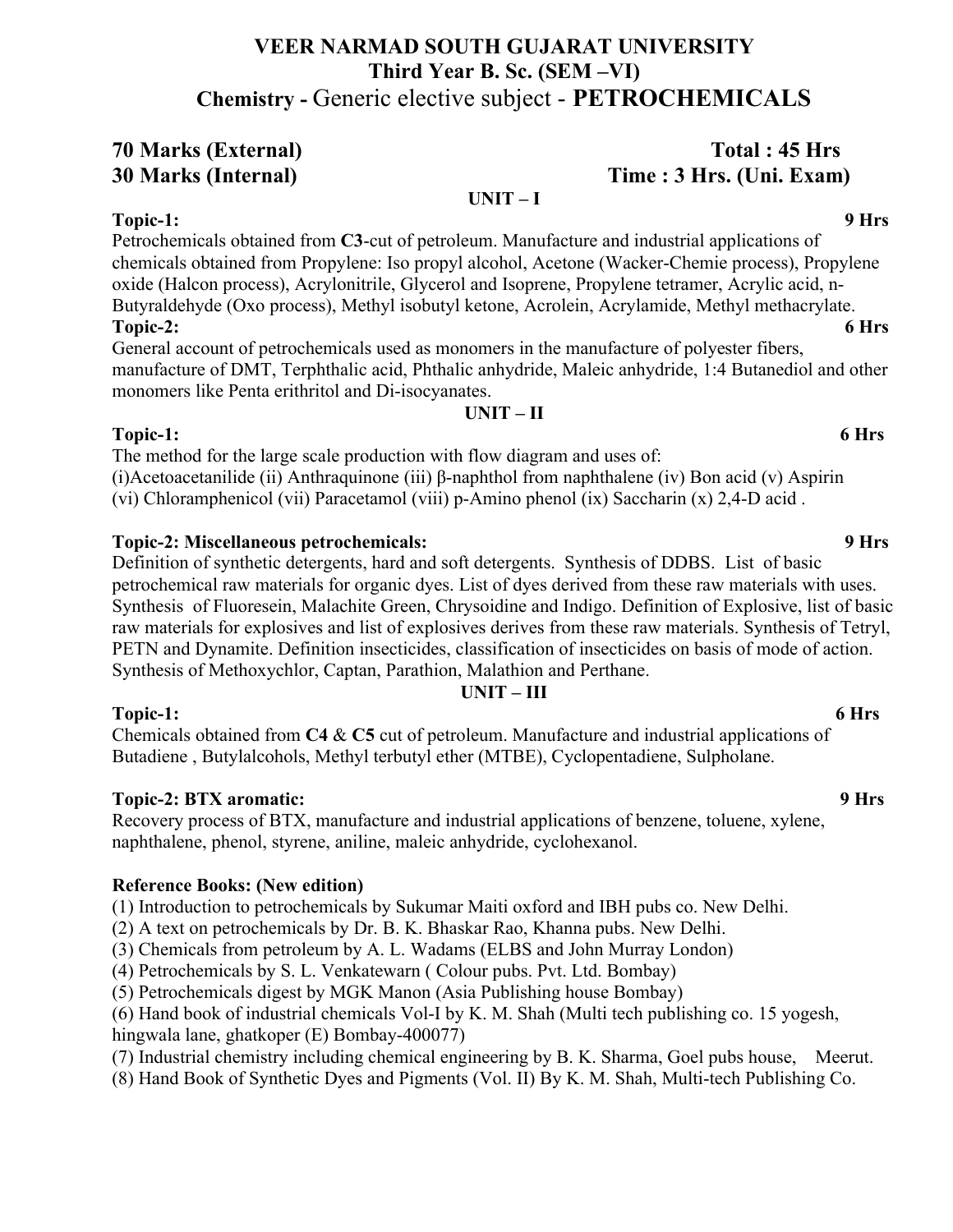# **VEER NARMAD SOUTH GUJARAT UNIVERSITY Third Year B. Sc. (SEM –VI) Chemistry -** Generic elective subject – **POLYMER CHEMISTRY**

**70 Marks (External) Total : 45 Hrs 30 Marks (Internal) Time : 3 Hrs. (Uni. Exam)** 

### **UNIT – I**

 **Polymer Technology 15 Hrs**

Physical Properties Versus Applications, Plastics, Fibers, Elastomers, Adhesives, Polymer Additives

Polymer Processing:

 Casting, Thermoforming, Foaming, Lamination, Reinforcing, Processing of Fibers, Moulding Processes

### **UNIT – II**

# **Natural Polymers 15 Hrs**

Polysaccharides, Proteins, Nucleic Acids, Natural Rubber **Inorganic Polymers**

Silicones, Polyphosphazenes, Organometallic Polymers, Coordination Polymers

## **UNIT – III**

# **Specialty Polymer 15 Hrs**

 Polyelectrolytes, Ionomers (Ion Containing Polymers), Conducting Polymers Solid Polymer Electrolytes (SPE), Electroluminiscent Polymers Block Copplymers, Polymer Colloids, Thermoplastic Elastomers Polyblends (Heterogenous Plastics), Polymer Composites Inter Penetrating Network (IPN) Polymers Thermally Stable Polymers, Liquid Crystalline Polymers Telechelic Polymers (Functional Polymers),Polymer Microgels Biomedical Polymers, Polymeris Supports for Solid Phase Synthesis Polymers for Combating Environmental Pollution Polymers as Chemical Reagents

# **Reference Books**

- 1. Billmeyer, F.W., Jr., Text Book of Polymer Science, 3 ed New York: Wiley 1984.
- 2. Elias, Hans-Georg, An Introduction to Polymer Science, Weinheim: VCH, 1997
- 3. Hiemenz, P.C. Polymer Chemistry, New York: Dekker, 1984
- 4. Seymour, R.B., and C.E. Carraher., Jr., Polymer Chemistry- An Introduction, 3rd ed. New York, Dekker, 1992
- 5. Stevens, M.P., Polymer Chemistry, 2nd ed. New York: Oxford Univ. Press, 1990.
- 6. Odian, G., Principles of Polymerization, 3d ed., New York: Wiley 1992
- 7. Braun, D., Simple Methods for Identification of Plastics, 2d ed., Cincinnati, Ohio: Hanser-Gardner, 1986
- 8. Woodward, A.E., Understanding Polymer Morphology, Munich: Hanser, 1995
- 9. Tanford, C., Physical Chemistry of Macromolecules, New York: Wiley-Interscience, 1961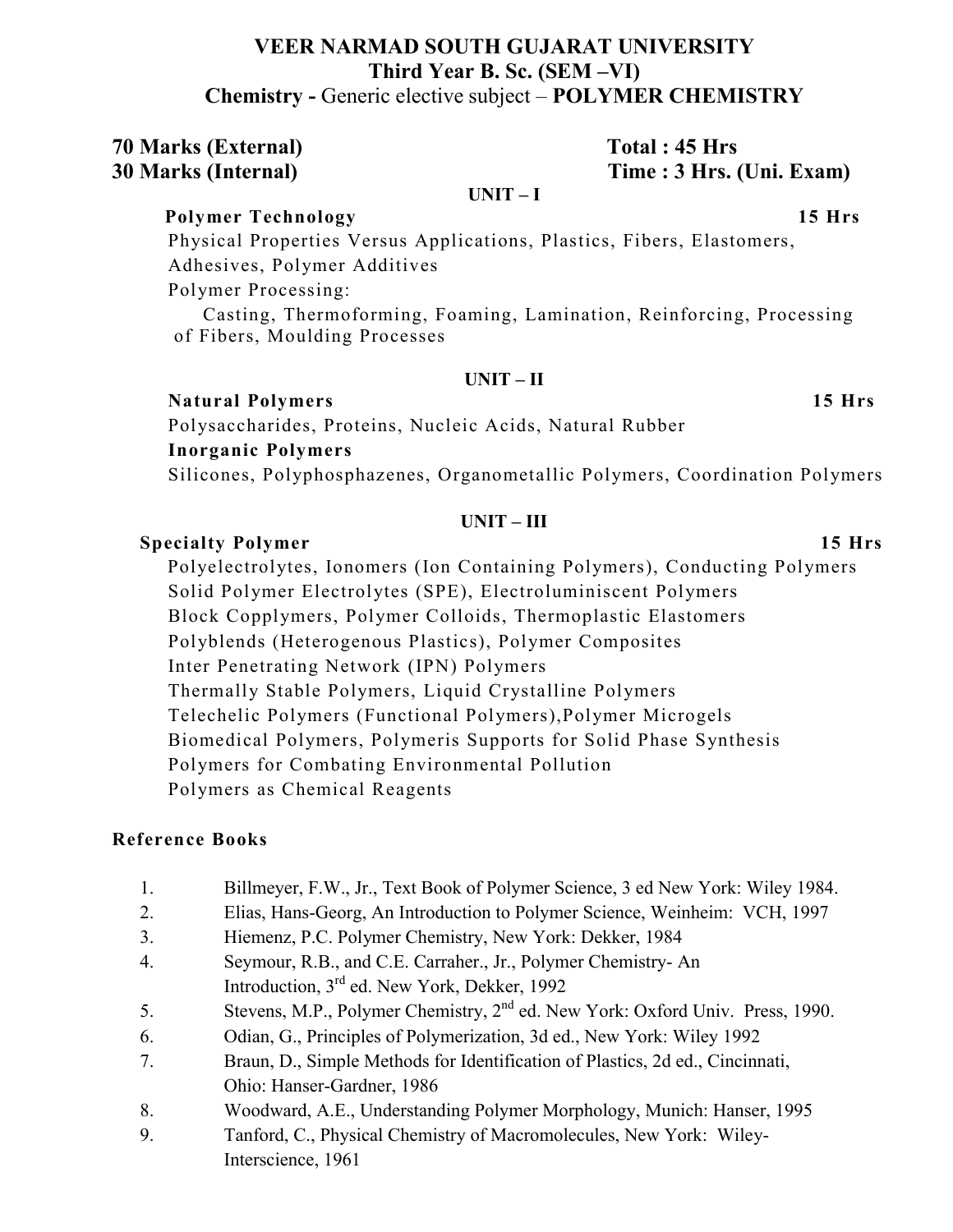| 10. | Agassant, J.F., P. Avenas, J. Sergent, and P.J. Carreall, Polymer Processing,  |
|-----|--------------------------------------------------------------------------------|
|     | Principles and Moulding, Cincinnati, Ohio: Hanser-Gardner, 1990.               |
| 11. | Barry, A.J., and Beck, H.N., in F.G.A. Stone and W.A.G. Graham (eds.),         |
|     | Inorganic Polymers, New York: Academic Press, 1962                             |
| 12. | Dyson, R.W. (ed.), Specialty Polymers, New York: Chapman and Hall, 1987        |
| 13. | Collyer, A.A., (ed.), Liquid Crystal Polymers; From Structure to Applications, |
|     | New York: Chapman and Hall 1992                                                |
|     |                                                                                |

14. Principles of Polymer Science, P. Bahadur and N. V. Sastry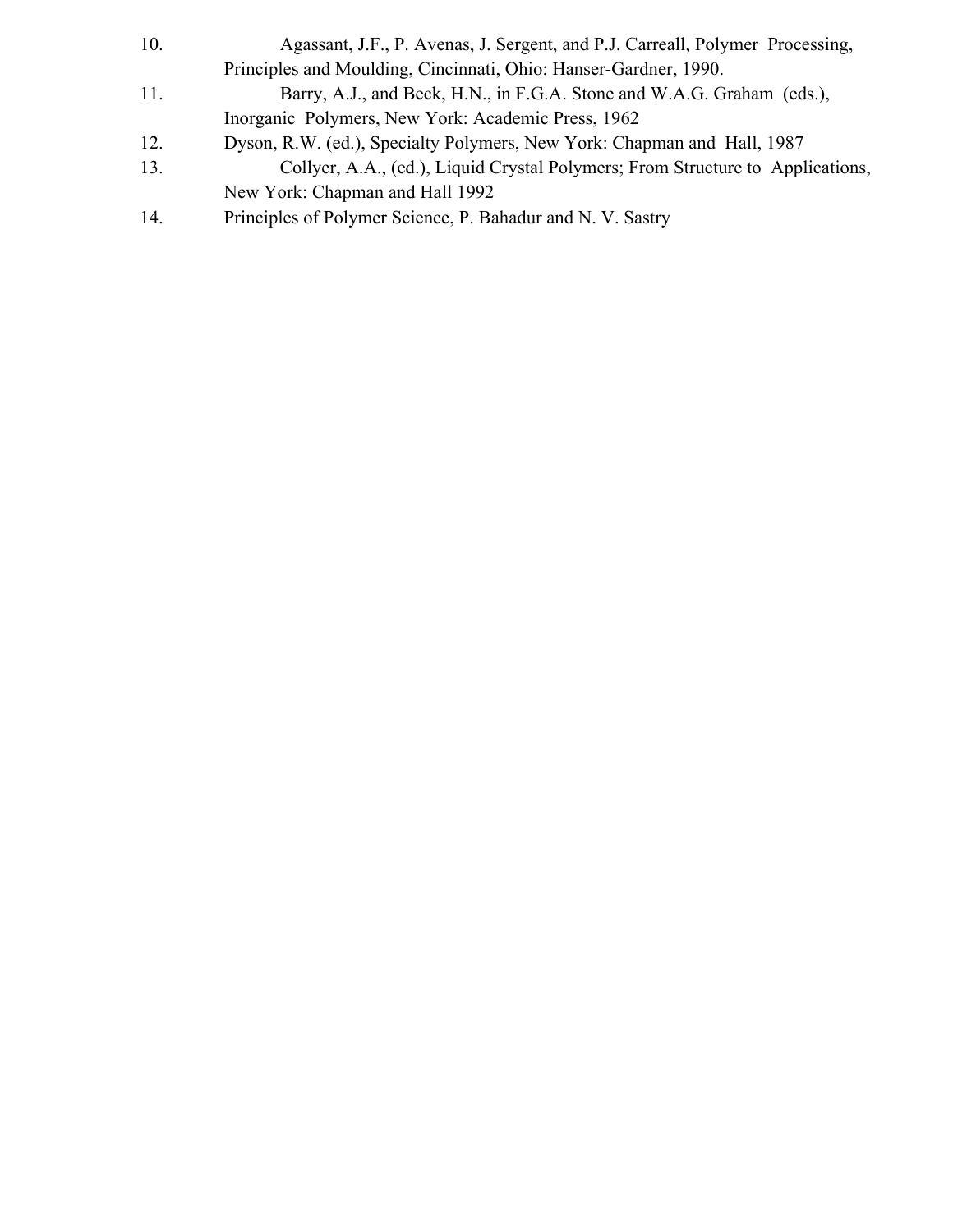# **VEER NARMAD SOUTH GUJARAT UNIVERSITY Third Year B. Sc. (SEM –VI) Chemistry Paper – IX ( Industrial Chemistry)**

**Proposed syllabus from July 2013**

# **50 Marks (External) Total : 30 Hrs 20 Marks (Internal) Time : 2 Hrs. (Uni. Exam)**

## **UNIT-I**

# **(A)Fermentation Industry 5 Hrs**

Definition, condition favourable for fermentation process (pH, temperature, presence of other substances , absence of preservatives, concentration). Manufacture of ethanol, citric acid, acetone and butanol from molasses, manufacture of penicillin-G.

# **(B)Pulp and Paper industry 5 Hrs**

Type of pulp, Manufacture of chemical pulp by Sulphate pulp process, Sulphite pulp process, manufacture of paper (conversion of pulp into paper , beating process, importance of fillings, sizing, colouring materials in manufacture of paper and calendaring).

# **Insecticides and Fungicides 5 Hrs**

Introduction , Inorganic insecticides, Natural and synthetic insecticides, organic insecticides, Eldrin,Dieldrin, BHC, Tetra ethyl pyrophosphate (TEPP), Introduction of Fungicides like Bordeaux mixture, Dithio carbamates, Baygon , Termik, Zineb

# **(A)Detergents: 5 Hrs**

Introduction, Principles detergency, classifiction of surface active agents, Anionic detergents, Cationic detergents, Non-ionic detergents, Amphoteric detergents, Suds regulators, Builders and Additives.

# **UNIT-III**

# **(A)Sugar Industry 5 Hrs**

Introduction, Manufacture of sugar from sugarcane :

Extraction of juice, Purification of juice, Concentration & crystallisation of purified juice, Refining of sugar.

# **(B) Industrial manufacturing process with flow diagram & their uses. 5 Hrs**

- (1) Preparation of methanol from synthesis gas.
- (2) Preparation of Isopropanol from propylene.
- (3) Preparation of acetone from isopropanol.
- (4) Preparation of formaldehyde from methanol by oxidation dehydration process.
- (5) Acetylene from natural gas.

# **Reference books:**

- 1. Shreve Chemical Process Industries 5 ed. George. T. Austin . Mag. Hill. Book Agency
- 2. Reigel's Industrial Chemistry Ed. By James A. Kent.
- 3. Unit Process in Organic Synthesis by D. H. Groggins.
- 4, An Introduction to Industrial Chemistry by Peter Wiseman , Applied Science Pub. Ltd. London.
- 5. Industrial Chemistry by B. K. Sharma Goel Pub.
- 6. Quantitative Analysis by R.A.Day & A L Underwood, 6th ed. Pub.Prentice Hall of India ltd.
- 7. Vogel's Text Book Inorganic Quantitative Analysis, 6 th ed.

# **UNIT-II**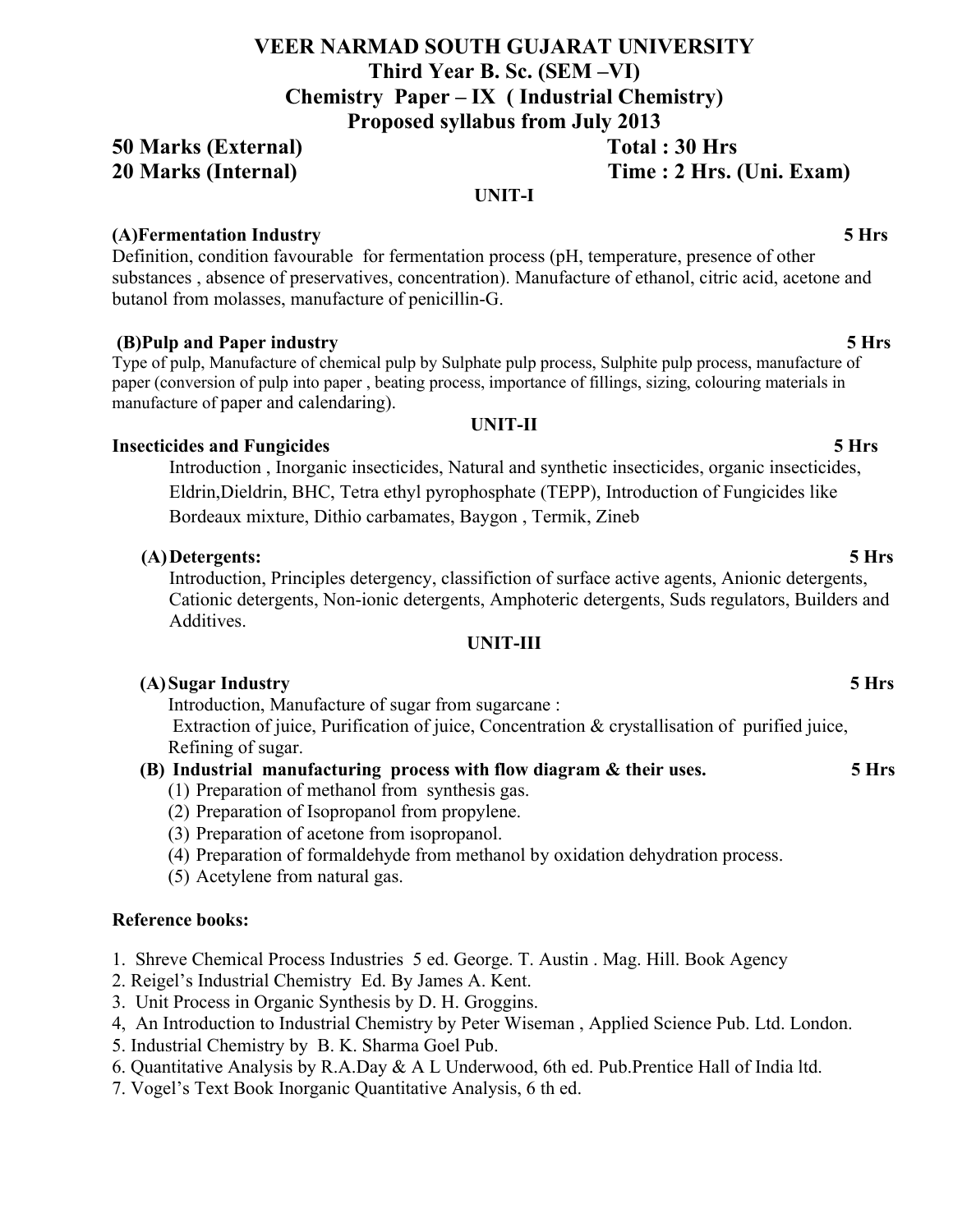# **VEER NARMAD SOUTH GUJARAT UNIVERSITY Third Year B. Sc. Semester -VI Chemistry Paper – VI (Inorganic Chemistry) Proposed syllabus from July 2013**

# **50 Marks (External) Total : 30 Hrs 20 Marks (Internal) Time : 2 Hrs. (Uni. Exam)**

# **Topic –1: Molecular Symmetry: 10 Hrs**

Introduction and importance of symmetry, Symmetry elements and Symmetry operations, Classification of molecules in to point groups. Point group of simple molecules like  $CO_2$ , HCl, H<sub>2</sub>O, NH<sub>3</sub>, BF<sub>3</sub>, [PtCl<sub>4</sub>]<sup>-2</sup>, PF<sub>5</sub>, C<sub>6</sub>H<sub>6</sub>, C<sub>5</sub>H<sub>5</sub><sup>-</sup>, CH<sub>4</sub>, SF<sub>6</sub>, Cis and Trans - Dichoroethylene (C<sub>2</sub>H<sub>2</sub>Cl<sub>2</sub>), Staggered and Eclipsed Ethane (C<sub>2</sub>H<sub>6</sub>). Law of multiplications, Construction of multiplication table for C<sub>2v</sub>, C<sub>3v</sub>, C<sub>2b</sub>.

**UNIT – I**

### **UNIT – II**

# **Topic –1: Metal Complexes (Inorganic Reaction Mechanism): 6 Hrs**

Reaction mechanisms of ligand substitution in octahedral complexes (i)  $SN_{1}$  (ii)  $SN_{2}$  Acid hydrolysis &

Base hydrolysis -Redox (Single Electron Transfer ) reactions .

**Topic –2: Hybridization: 4 Hrs**

Bond angles in sp,  $sp^2$  and  $sp^3$  hybrid orbital using wave function (fully mathematical calculations).

# **UNIT – III**

# **Topic –1: Organo-metallic compounds: 5 Hrs**

Definition, classification, Structure and bonding in ferrocene, dibenzene chromium, Zeise ion and gaseous dimethyl beryllium.

# **Topic –2: water pollution: 5 Hrs**

Water pollution: types of water pollutants, Trace elements in water and their effects; Determination of BOD, COD, DO, Total hardness, Total dissolved solids.

# **Reference Books**:

(1) Introduction to quantum chemistry, by A. K. Chandra,Tata Mc.Graw Hill,Delhi.

- (2) Qunatum mechanics in chemistry by M. H. Hanna
- (3) Theoritical Inorganic chemistry by Day & Selbin , Affiliated East West Publ. Pvt. Ltd.
- (4) Advanced Inorganic Chemistry by Cotton and Wilkinson, John Wiley.
- (5) Uni. Chemistry by B. H. Mahan
- (6) Structural Inorganic chemistry by A. F. Wells.
- (7) Chemical Bonding an introduction By Rawal, Patel & Patel.
- (8) Environmental Chemistry by Amritha anand and Sugumar.
- (9) Basic Inorganic Chemistry by Cotton and Wilkinson
- (10) A Text book of Inorganic Chemistry by P.L.Soni
- (11) Introduction to Inorganic Chemistry by Durrant and Durrant
- (12) Modern Co-ordination Chemistry by R. Lewis and R.G. Wilkinson.
- (13) Inorganic Chemistry- Principles of structure and reactivity by J.E. Huhhey and E.A. Keiter.
- (14) Application of Group Theory to Chemistry by P.K.Bhattacharya., Himalaya Pub. House, Mumbai.
- (15) Quantum Rasayan, University Granth Nirman Board (Gujarat).
- (16) Environmental Chemistry by A.K. De.
- (17) The corrosion and oxidation of metals by Evans U.R. (1961), Arnold, London.
- (18) Corrosion, Causes and Prevention, Speller. F.,Mc Grqw Hill,New york.
- (19) Dhatvik Ksharan, Part-I & II by M.N. Desai, Uni. Granth Nirman Board (Gujarat).
- (20) Corrosion and Corrosion Control, Uhlig H., Wiley.
- (21) Corrosion Engineering by Fontana M.G. and Green N.D., Mc Graw Hill.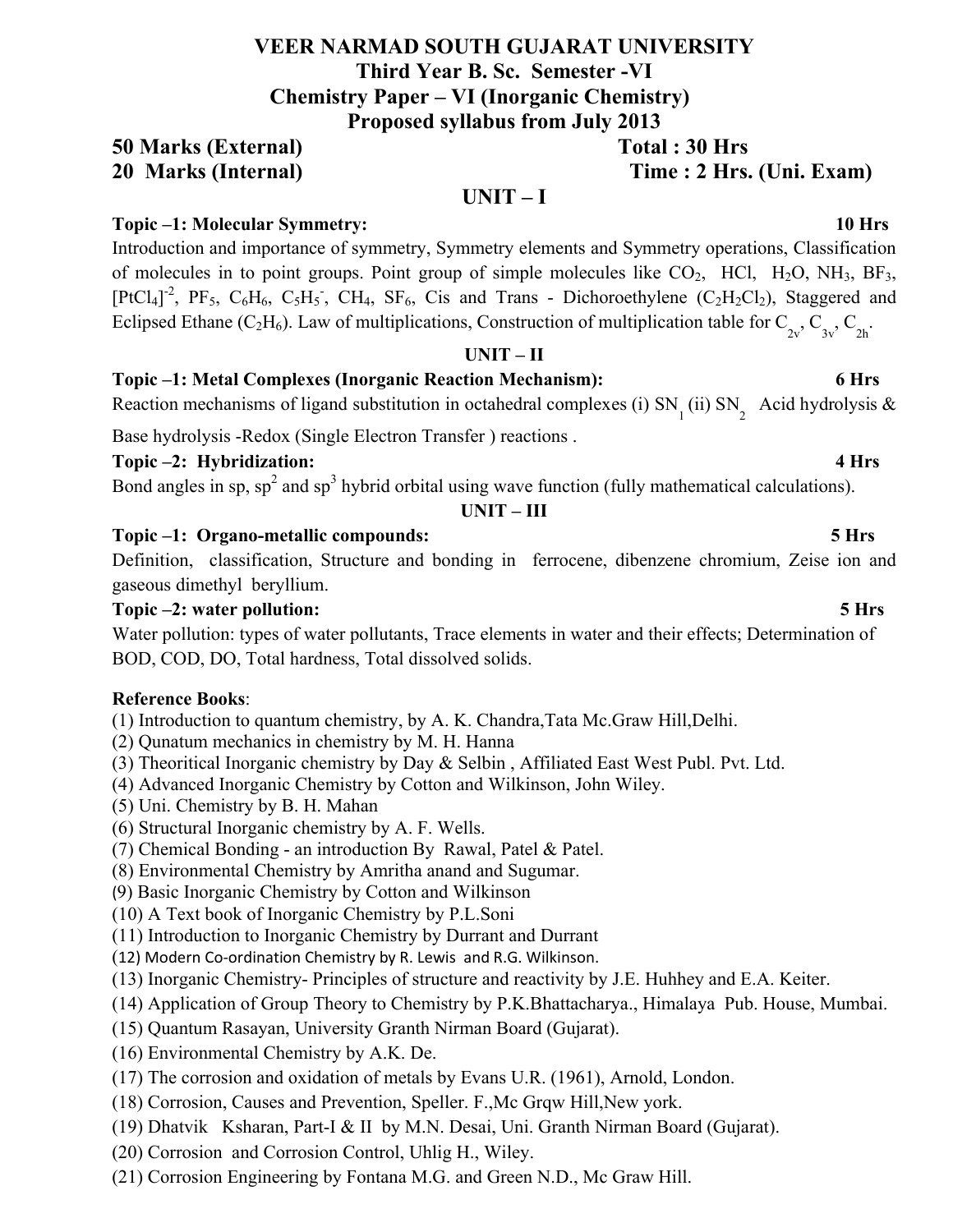# **VEER NARMAD SOUTH GUJARAT UNIVERSITY Third Year B. Sc. (SEM –VI) Chemistry Paper – VII (Organic Chemistry) Proposed syllabus from July 2013**

# **50 Marks (External) Total : 30 Hrs 20 Marks (Internal) Time : 2 Hrs. (Uni. Exam)**

**UNIT – I**

## **(A) Molecular Rearrangements: 5 Hrs**

(a) Mechanism of rearrangements involving C to C migrations as illustrated by Wagner – Meerwein and Pinocol-Pinacolone rearrangements.

(b) Mechanism of rearrangements involving C to N migrations as illustrated by Hoffmann, Curtius, and Beckmann rearrangements.

### **(B) Catalysis and Green Chemistry: 5 Hrs**

(a) Catalysis in organic reaction, nucleophilic catalysis, Metal-ion catalysis, Intermolecular catalysis, Phase transfer catalysis.

(b) (i) Green Chemistry : Fundamental Principle of Green Chemistry. (ii) Green synthesis of (i) Ibuprofen (ii) Novalgin (iii) Paracetamol

### **UNIT – II**

### **(A) Terpenoids (Isoprenoids) : 5 Hrs**

Their occurance , classification , isoprene and special isoprene rule , general methods to determine their structure , analytical and synthetic evidences for the structure of Camphor & Citral.

### **(B) Synthetic Polymers: 5 Hrs**

Addition or chain growth polymerization, free radical vinyl polymerisation and Ionic vinyl polymerisation, Ziegler – Natta Polymerisation and Vinyl polymers, Condensation or step growth Polymerization, Polyesters, Polyamides, Phenol Fomaldehyde resins, Urea-formaldehyde resins, Epoxy resins, Natural and Synthetic rubbers (General account and no Synthesis)

**UNIT – III**

# **(A) Plant Pigments: 5 Hrs**

(a) classification

(b) General introduction of Carotenoids. analytical and synthetic evidence of B-carotene.

(c) General introduction of anthocynines and anthocyanidines. Analytical and Synthetic evidences of cyanidine chloride.

(d) Introduction of flavones and flavonols. General method of determining. Structure of flavones. Synthesis of flavones. Analytical and synthetic evidences of quercetin.

### **(B) Synthetic dyes: (Colour and constitution electronic concepts) 5 Hrs**

Definition and difference between dyes and pigments, classification of dyes, color and constitution – Witt's theory, synthesis and uses of Eriochrome black-T, Congo red, Crystal violet, Eosin, Indigo, Alizarine and Phenolphthalein.

### **Reference Books:**

- (1) Mechanism and Structure in organic chemistry-Goulde. S.
- (2) Reaction mechanism in organic chemistry by Mukhargy & Singh
- (3) Principles of reaction mechanism in organic chemistry by Dharmaraha & Chawla
- (4) Organic reaction mechanism by Bansal Tata Mac. Hill
- (5) Organic Chemistry (Vol I & II) 6 th Edn, I. L. Finar.
- (6) Organic Chemistry by Hendrickson, Cram & Hammond
- (7) Organic Chemistry by Brown R. F.
- (8) Organic Chemistry by Solomon W. Graham
- (9) Principles of Organic Synthesis- R. O. C. Norman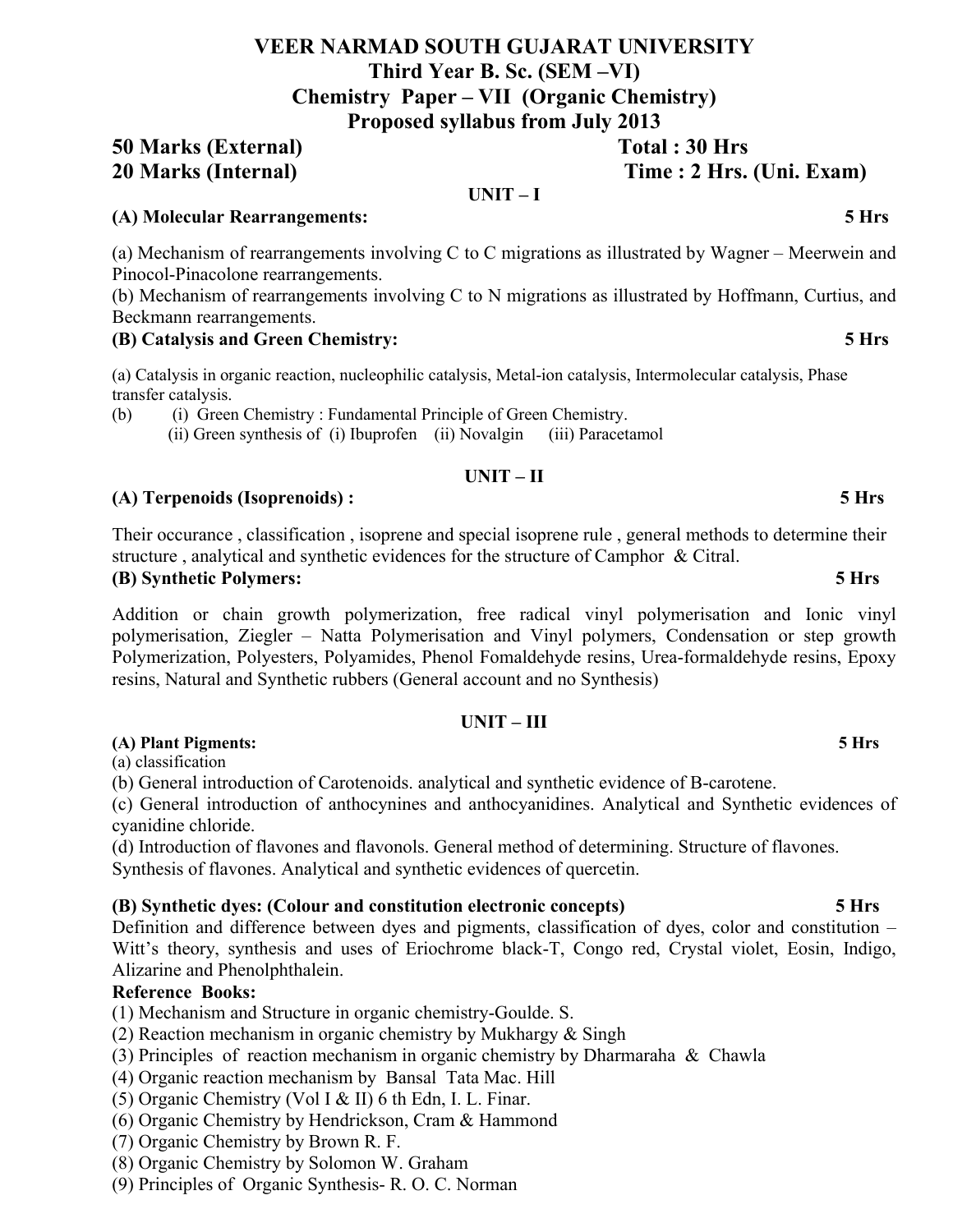- (10) Basic Principles of Organic chemistry, by R. Y. Caserio, W. A. Benjamin
- (11) May's Chemistry of synthetic Drugs by Dyson.
- (12) Chemistry of drugs , Ener and Caldwell
- (13) Synthetic drugs by Tyagi and Yadav.
- (14) Chemistry of synthetic Dyes Vol. I & II by Venkatraman
- (15) Synthetic Organic Chemistry by O. P. Agarwal
- (16) Synthetic Dyes by Chatwal & Anand
- (17) Chemistry of synthetic Dyes by I. G. Vashi
- (18) Organic Chemistry by Morrison and Boyd.
- (19) Chemistry of organic Natural Product Vol. I & II by O. P. Agarwal.
- (20) Chemistry of synthetic drugs by Trivedi
- (21) Green Chemistry, Environmentally Vergin Reactions by V. K. Ahuwalia pub. by Ane books India.
- (22) Principles of Medicinal Chemistry Vol. I & II by S. S. Kadam, K. R. Mahadik, K. G. Bothara (Nirali Prakashan)
- (23) Medicinal Chemsitry By Asuthosh kar 4/e
- (24) Organic reactions & their mechanism by P. S. Kalsi, New age international publishers.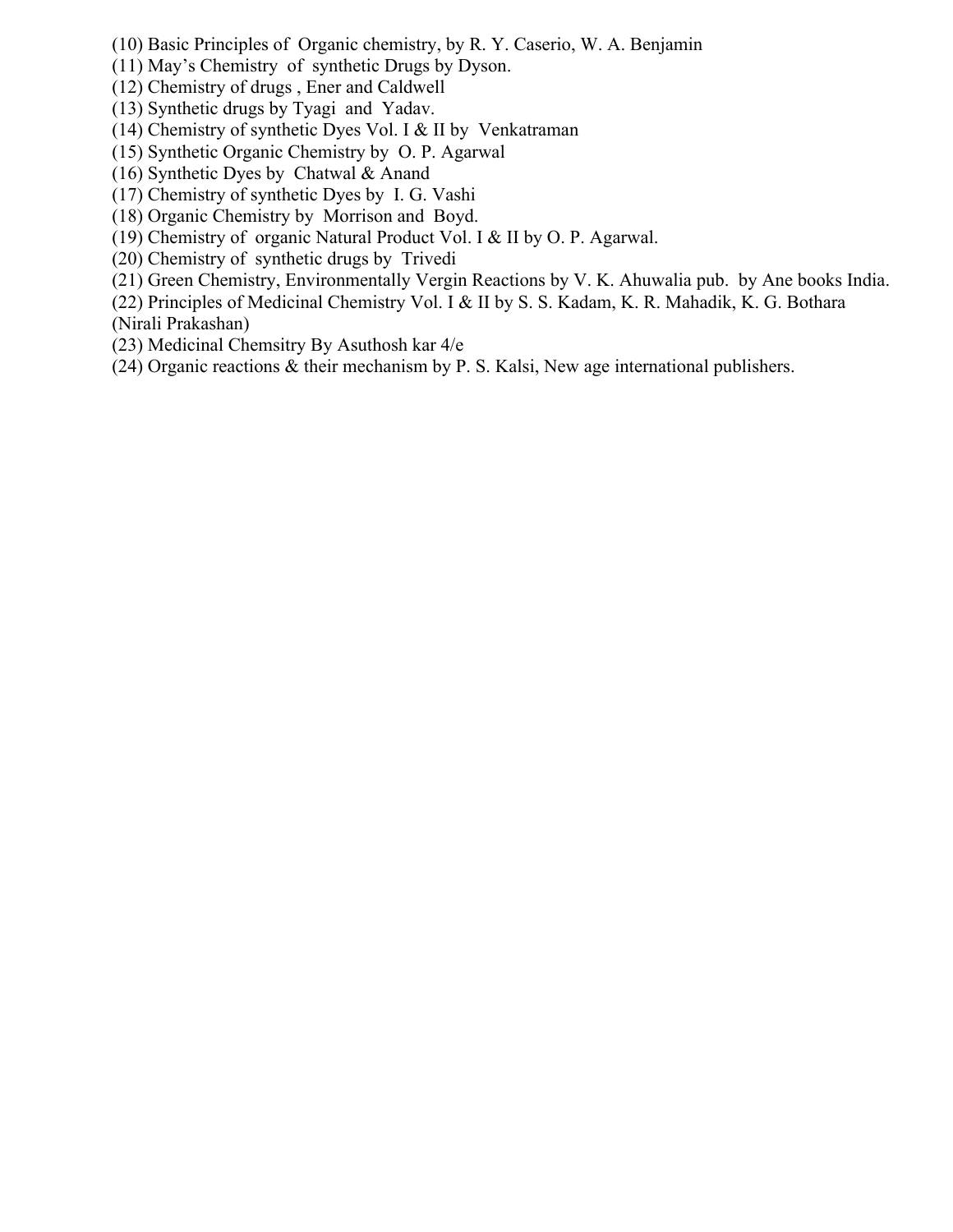# **VEER NARMAD SOUTH GUJARAT UNIVERSITY Third Year B. Sc. (SEM –VI) Chemistry Paper – VIII (Physical Chemistry) Proposed syllabus from July 2013**

# **50 Marks (External) Total : 30 Hrs 20 Marks (Internal) Time : 2 Hrs. (Uni. Exam)**

## **UNIT - I**

## **A – PHASE EQUILIBRIA 6 Hrs**

Statement and meaning of the terms phase, component, degree of freedom, phase rule, phase equilibria, of one component system- water,  $CO<sub>2</sub>$ , sulphur system, phase equilibria of two component systemsimple eutectic-, Pb-Ag systems, desilverisation of lead, KI- Water system, freezing mixtures. Solid solutions: compounds with congruent and incongruent melting point (Only definition and example)

## **B – BINARY LIQUID MIXTURES 4 Hrs**

Liquid-liquid mixtures, ideal liquid mixtures, Raoult's law, non ideal orreal solutions, positive and negative deviations from Raoult's law, temperature composition curves for ideal and non idealbinary solutions of miscible liquids, azeotropes, partially miscible liquids: Phenol-water systems, immiscible liquids, steam distillation. **Numerical problems.**

## **UNIT - II**

## **APPLICATION OF ELECTROMOTIVE FORCE 10 Hrs**

Application of measurements of EMF in the determination of

- (1) Solubility product and solubility of sparingly soluble salts
- (2) Ionic product of water by galvanic cell
- (3) Transport number of ions
- (4) Equilibrium constant
- (5) pH by Hydrogen, Glass and Quinhydrone electrodes

(6) Energy sources Ni-Cd Cell and Li- ion Cell. **Numerical problems.**

### **UNIT – III**

### **APPLICATIONS OF NUCLEAR CHEMISTRY 10 Hrs**

Application of radio isotopes as tracers in medicines,agriculture, in studying reaction mechanism in photosynthesis and age determination by Carbon- Dating method.

Q-value of nuclear reactions, Chemical and physical atomic weight scale, Mass defect and Binding energy, Packing fraction and its relation with the stability of the nucleus, Nuclear fission, Atom bomb, Nuclear reactor for power generation and Critical mass, Stellar energy and Hydrogen bomb, Hazards of nuclear radiation. **Numerical problems on** Q- value, Binding energy, Packing fraction, and Energy released during nuclear reactions.

### **REFERENCE BOOKS:**

- 1. Elements of physical chemistry by Glasstone and Lewis
- 2. Physical chemistry by G.M. Barrow
- 3. Physical chemistry by W. Moore
- 4. Physical chemistry by Atkins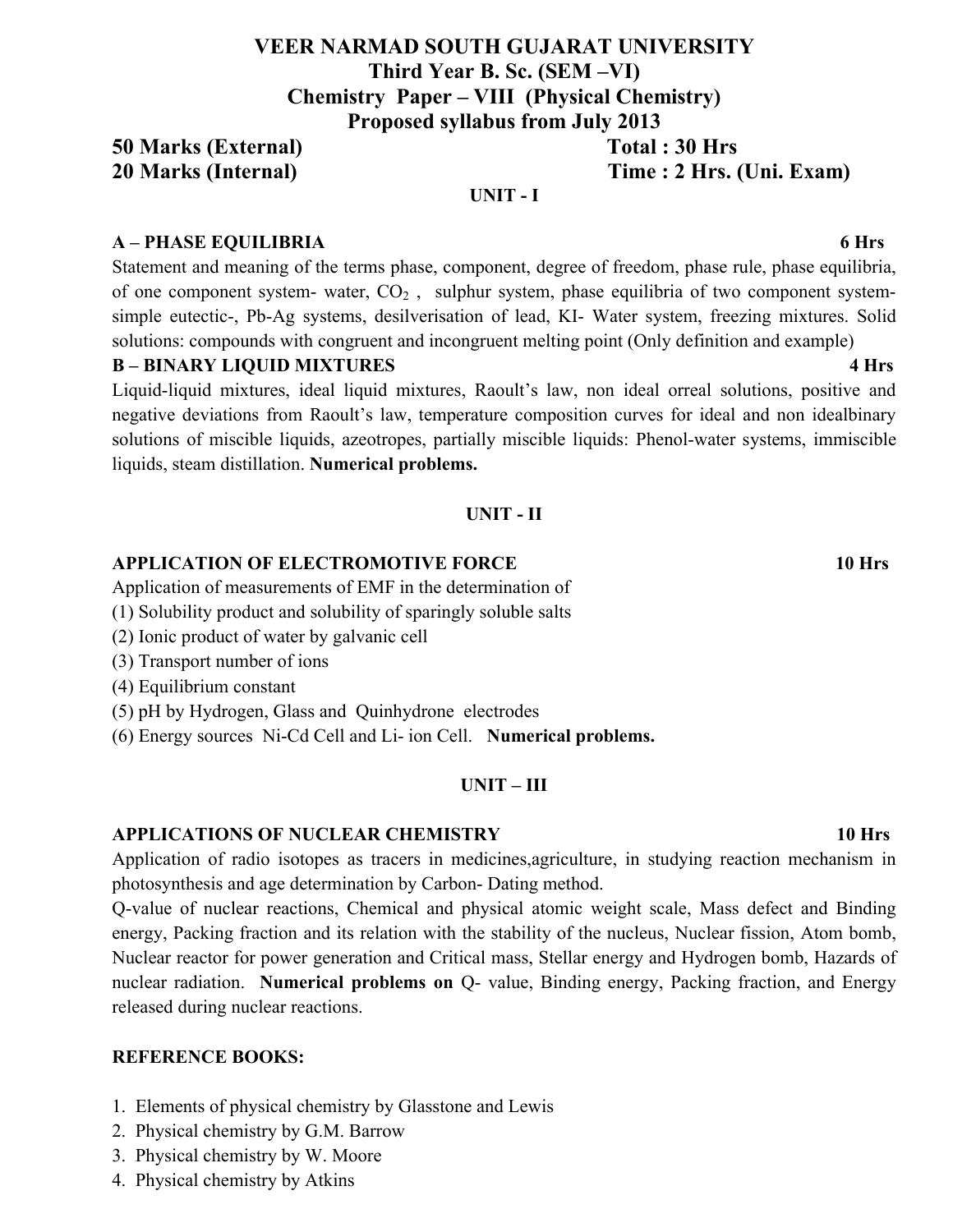- 5. Physical chemistry by G.K.Vemulapalli
- 6. Physical chemistry by B.K.Sharma
- 7. Physical chemistry by Gurdeep raj
- 8. Physical chemistry by Puri, Pathania, Sharma
- 9. Essential of Physical chemistry by Bahl and Bahl
- 10. Physical chemistry by Negi and Anand
- 11. Physical chemistry by K.L. KapoorVol 1-5.
- 12. Physical chemistry by Baliga,Dhavale and ZaveriVol 1-3.
- 13. Physical chemistry by Dr. S. Pahari
- 14. Nuclear chemistry by Arnikar
- 15. Electro chemistry by S. Glasstone
- 16. Electrochemistry by B.K.Sharma
- 17. Modern Electrochemistry by J'omBockris and Reddy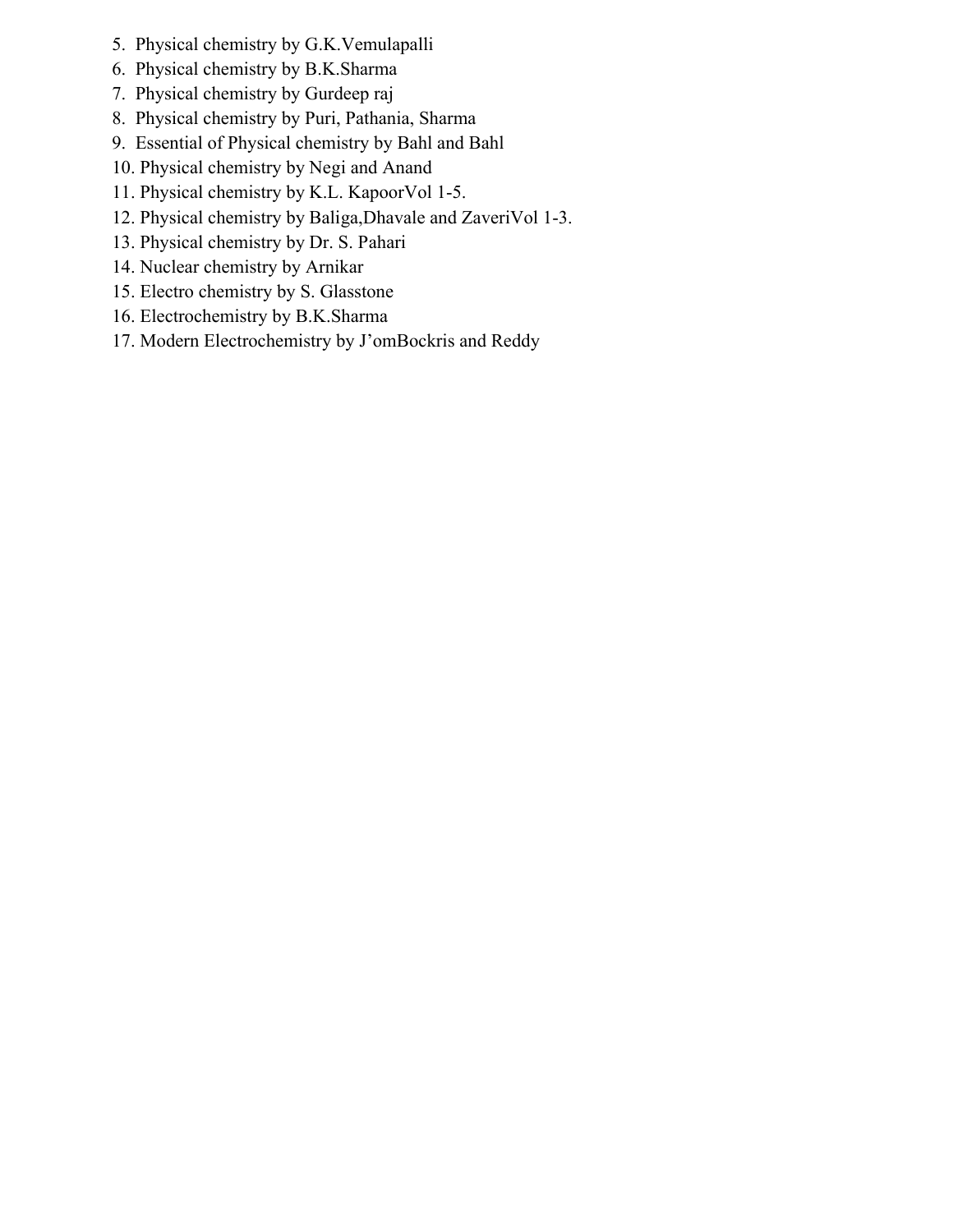# **VEER NARMAD SOUTH GUJARAT UNIVERSITY Third Year B. Sc. (SEM –VI) Chemistry Paper – X ( Analytical Chemistry)**

**50 Marks (External) Total : 30 Hrs** 

# **20 Marks (Internal) Time : 2 Hrs. (Uni. Exam)**

# **UNIT - I**

# **SPECTROSCOPY : 10 Hrs**

Components of spectrophotometer –Sources, Grating and Prism as dispersing device, sample handling, detectors – photo tub e, photomultiplier tube.

Block diagram and working of single beam and double beam spectrophotometer.

Terms involved in Beer's law (no derivation). Causes of deviation from Beer's law.

Analysis of unknown by calibration curves method, standard addition method, and ratio method.

Determination of Cu<sup>+2</sup>, Fe<sup>+3</sup>, NO<sub>2</sub><sup>-1</sup>, using spectrophotometer. (Only principles – no detailed method) Problems based on quantitative analysis

**UNIT - II**

# **SEPARATION TECHNIQUE**

# **A. GAS CHROMATOGRAPHY: 6 Hrs**

Classification of chromatography.

Principles of GC separation. Components of GC , Carrier gas and its selection - stationary phases: solid adsorbents, inert supports and liquid stationary phases , detectors : FID, TCD. Qualitative and quantitative analysis using GC.

# **B. LIQUID CHROMATOGRAPHY: 4 Hrs**

Limitation of conventional liquid chromatography (no detail method).

Technique of HPLC. Elementary idea about technique and layout diagrams of instrument. Components of instrument of HPLC technique.

Elementary idea of TLC.

# **UNIT - III**

# **A. PRECIPITATION TITRATIONS 5 Hrs**

Titrations involving Silver salts.

Detection of end points by Mohr's method, Volhard's method, Adsorption indicators.

# Construction of titration curves. **Problems.**

# **B. REDOX TITRATIONS 5 Hrs**

Construction of titration curves for titration of  $Fe^{2+}$  with  $Ce^{4+}$ .

Calculation of equilibrium constants of  $FeSO<sub>4</sub> \rightarrow K MnO<sub>4</sub>$ , types of indicators.

Theory of true Redox indicators.

Oxidants – KMnO<sub>4</sub>, K<sub>2</sub>Cr<sub>2</sub>O<sub>7</sub>. Reductants – Sodium thiosulphate, sodium arsenite. Problems.

# **Reference Books:**

- 1. Quantitative Analysis by R. A. Day & A. L. Underwood, 6 th ed. Pub. Prentice Hall of India ltd.
- 2. Vogel's Text Book Inorganic Quantitative Analysis, 6 th ed.
- 3. Analytical Chemistry ( Principles & Technique ) by Lary G. Hargis.
- 4. Fundamental of Analytical Chemistry by Skoog D. A. & West D. M.
- 5. Instrumental Methods of Analysis by B. K. Sharm.a
- 6. Instrumental analysis by R.D.Braun Mc Graw Hill.
- 7. Analytical Chemistry ….Gary Christian
- 8. Analytical Chemistry ….Day and Underwood.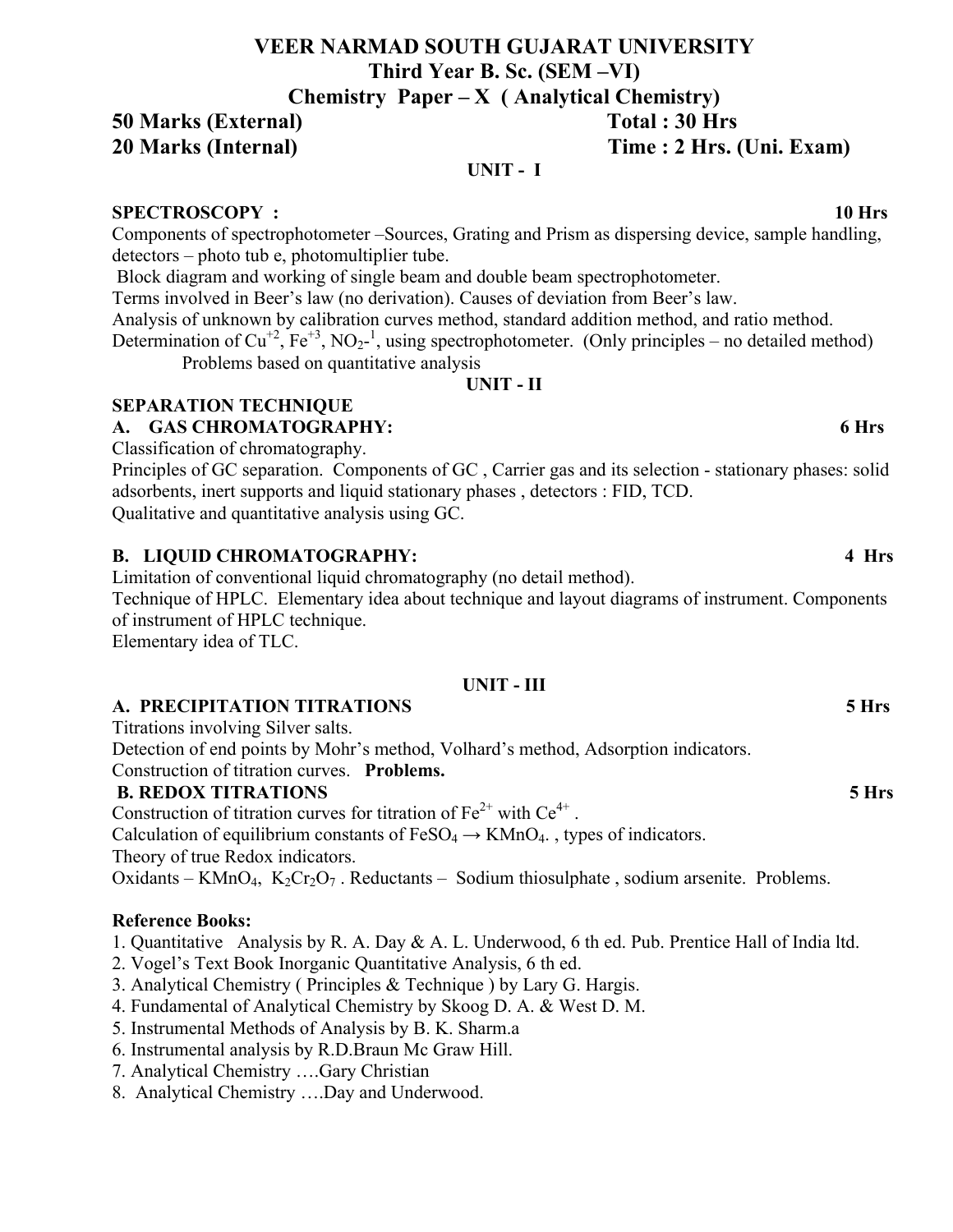# **VEER NARMAD SOUTH GUJARAT UNIVERSITY Third Year B. Sc. (SEM –VI)**

# **Chemistry Paper – XI (General Chemistry)**

**50 Marks (External) Total : 30 Hrs 20 Marks (Internal) Time : 2 Hrs. (Uni. Exam)** 

### **UNIT - I**

# **Chemistry in Consumer Protection : 10 Hrs.**

Define Adulteration; Reasons of Adulteration, Types of Adulterants, Discussion Methods for detection of different adulterants in some common food items

- (1)Milk
- (2) Milk products: Sweet curd, Rabdi, Khoa & its product, Chhana or Paneer, Ghee, Cottage cheese, condensed milk, Khoa, Ghee, Butter
- (3) Oil and Fats Oil and Fats, Mustard oil, Edible oil, Coconut oil
- (4) Sweetening agents: Sugar, Pithi sugar, Honey, Jaggery, Bura sugar
- (5) Food grain and their product: ( Wheat, Rice, Maize, Jowar, Bajra, Chhanaand Barley etc.), Maida, Wheat flour, Besan, Suji (Rawa) Dalwhole and Spilt, pulses
- (6) Spices: Whole spices, Black Pepper, Cloves, Mustard seed and Powdered spices
- (7) Turmeric whole and Turmeric powder
- (8) Chilli powder , Asafoetida,
- (9) Miscellaneous Product: Common salt, Tea, Coffee powder,

# **UNIT-II**

## **Nano particals: 10 Hrs.**

Introduction of Nano particles, properties of nano particles, Semi conductors, Ceramic nano particles, Catalytic aspects of nano particles, Carbon nano tubes. Applications of Nano particles.

## **Enviornmental pollution**:

Introduction types of Pollutions (1) Gaseous pollution in air, Acid rain, Green house effect and ozone depletion.( 2) radiation pollution cause, effect and control (3) Noise pollution and their effect and control (4) Oil pollution and their control.

# **UNIT-III**

### **NMR spectrocopy 10 Hrs.**

Nuclear Magnetic Resonance Spectroscopy – Proton Magnetic Resonance (<sup>1</sup>H NMR) Spectroscopy - Nuclear Shielding and Deshielding – Chemical Shift and Molecule Structure , Spin-Spin splitting and Coupling constants - Areas of signals – Interpretation of NMR spectra of simple organic molecule such as Ethyl bromide, Acetaldehyde, 1,1,2-tribromoethane, Ethylacetate, Toluene, Acetophenone, Nitrobenzene, Cyclopropane, Isomers of Pentane and Hexane

# **Reference books:**

- 1. Quantitative analysis by R.A. Day and A.L. Underwood
- 2. Elements of Analytical Chemistry by R. Gopalan ; P.S.Subramanian and K. Rengarajan
- 3. Elementary Organic Spectroscopy by by Y.L.Sharma
- 4. Organic Spectroscopy by by B.K.Sharma
- 5 .Environmental Chemistry by H.Kaur.
- 6. .http://www.fssi.gov.in/Portals/0/pdf/Final-test-manual-part-II
- 7. Vogel's qualitative inorganic analysis
- 8. Vogel's qualitative organic analysis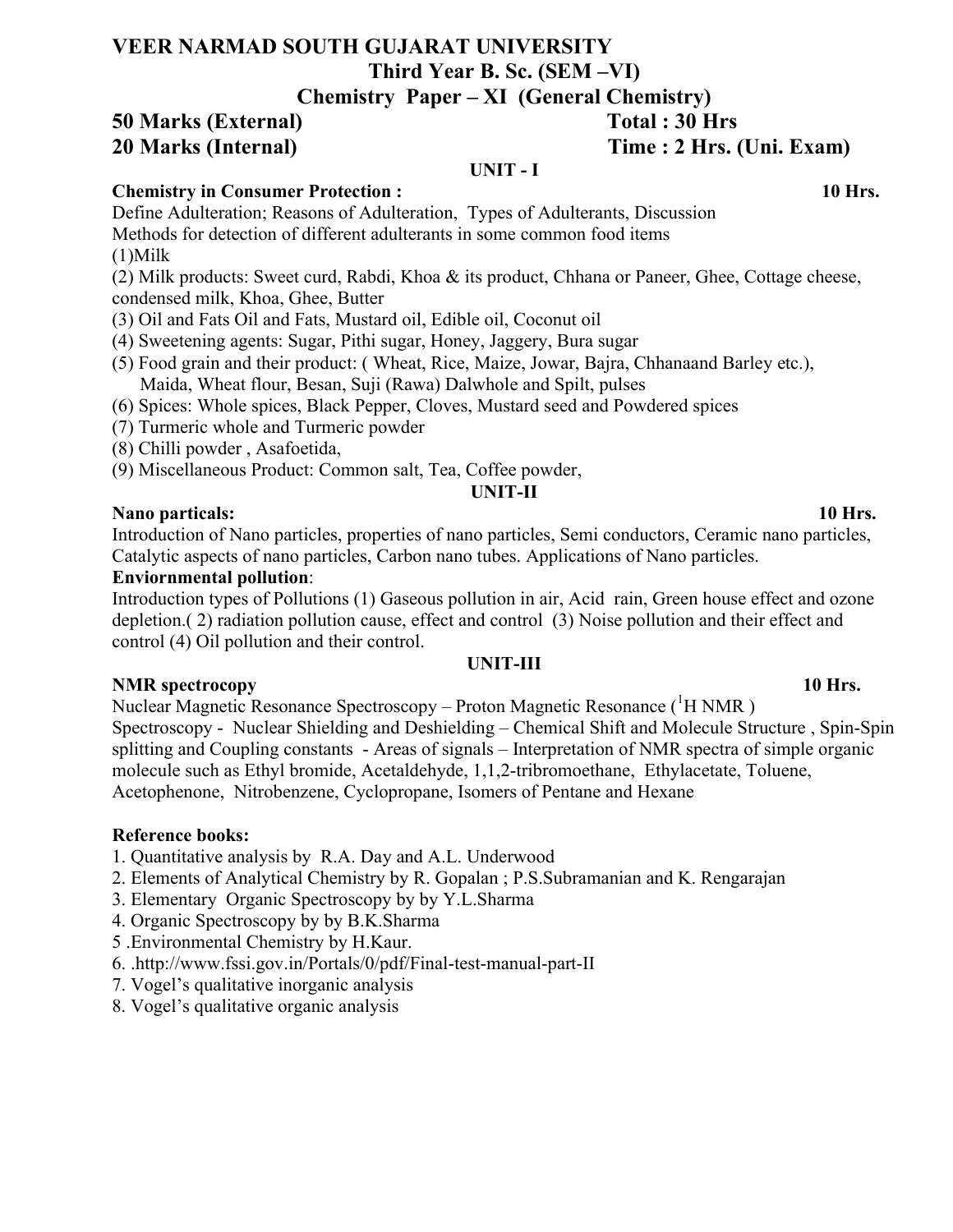# **VEER NARMAD SOUTH GUJARAT UNIVERSITY Third Year B. Sc. Semester -VI Chemistry Practicals Proposed syllabus from July 2013**

# **120 Marks (External) Total : 30 Hrs**

**60 Marks (Internal) Time : 6 Hrs. (Uni. Exam)Two Days**

## **1. ORGANIC SEPARATION**

Separation of binary mixture, identification of the components and its crystallization & preparation of one derivative and its purification.

- **ACID :Benzoic acid, Salicylic acid,Phthalic acid,Cinnamicacid, Phenyl aceticacid,**
- **BASE : o Nitroaniline, m Nitroaniline, p Nitroaniline, Aniline, p Toluidine,** 
	- **p Chloroaniline Dimethylaniline, Diethylaniline, Diphenylamine**

PHENOL : Phenol, Alpha naphthol, Beta naphthol, o – Nitro phenol, m – Nitrophenol. **NEUTRAL:** 

**ALDEHYDE : Benzaldehyde** 

**KETONE : Acetone, Methyl Ethyl ketone, Acetophenone,** 

**ESTER : Methyl acetate, Ethylacetate,** 

**ALCOHOL : Methanol, Ethanol** 

**HYDROCARBON: Benzene, p-Xylene, Toluene, Anthracene, Naphthalene, Diphenyl** 

**NITRO HYDROCARBON : Nitro benzene, m – Dinitro benzene** 

**HALOGENATED HYDROCARBON : Chloroform, Carbon tetrachloride, Chlorobenzene,** 

 **Bromobenzene, P – Dichlorobenzene** 

**AMIDE : Benzamide,** 

**ANILIDE : Acetanilide**

**Note. Candidate should perform the analysis of at least 08 mixtures.**

# **2. GRAVIMETRIC ESTIMATIONS**

**Gravimetric Estimation of (Any two)**

**Fe**  $^{+2}$  **as Fe**<sub>2</sub>**O**<sub>3</sub> from Fe-NH<sub>4</sub>-SO<sub>4</sub> + CuSO<sub>4</sub>

**Ba**  $+2$ as  $BaSO_4$  from  $BaCl_2$  +  $FeCl_3$ 

**Al +3 as**  $A_1^I O_3^I$  from  $A_2^I (SO_4^I)_3^I + C u SO_4^I$ 

**Estimation of Alloy (Any One)**

**Brass - Zinc as**  $\text{Zn}_{2} \text{P}_{2} \text{O}_{7}$  **gravimetrically & Copper by iodometrically(volumetric)** 

German silver - Nickel as Ni ( D M G )<sub>2</sub> gravimetrically & Copper by iodometrically(volumetric)

# **3. VOLUMETRIC EXERCISE**

- 1. To determine the percentage purity of potassium acid phthalate
- 2. To determine the amount of Ammonium sulphate in the given solution.
- 3. To determine the amount of Bismuth by E D T A
- 4. To determine the amount of Ferric by E D T A
- 5. To determone the amount of Chromium by E D T A
- 6. To determine the amount of Nickel with Magnesium by E D T A
- 7. To determine the amount of Chloride by Mohr's method OR Absorption indicator
- 8 . To determine the amount of Bromide by Vohlard's method OR Absorption indicator
- 9. To determine the percentage purity of  $\text{NaNO}_2 / \text{KNO}_2$  **Note: Any Four to be done**